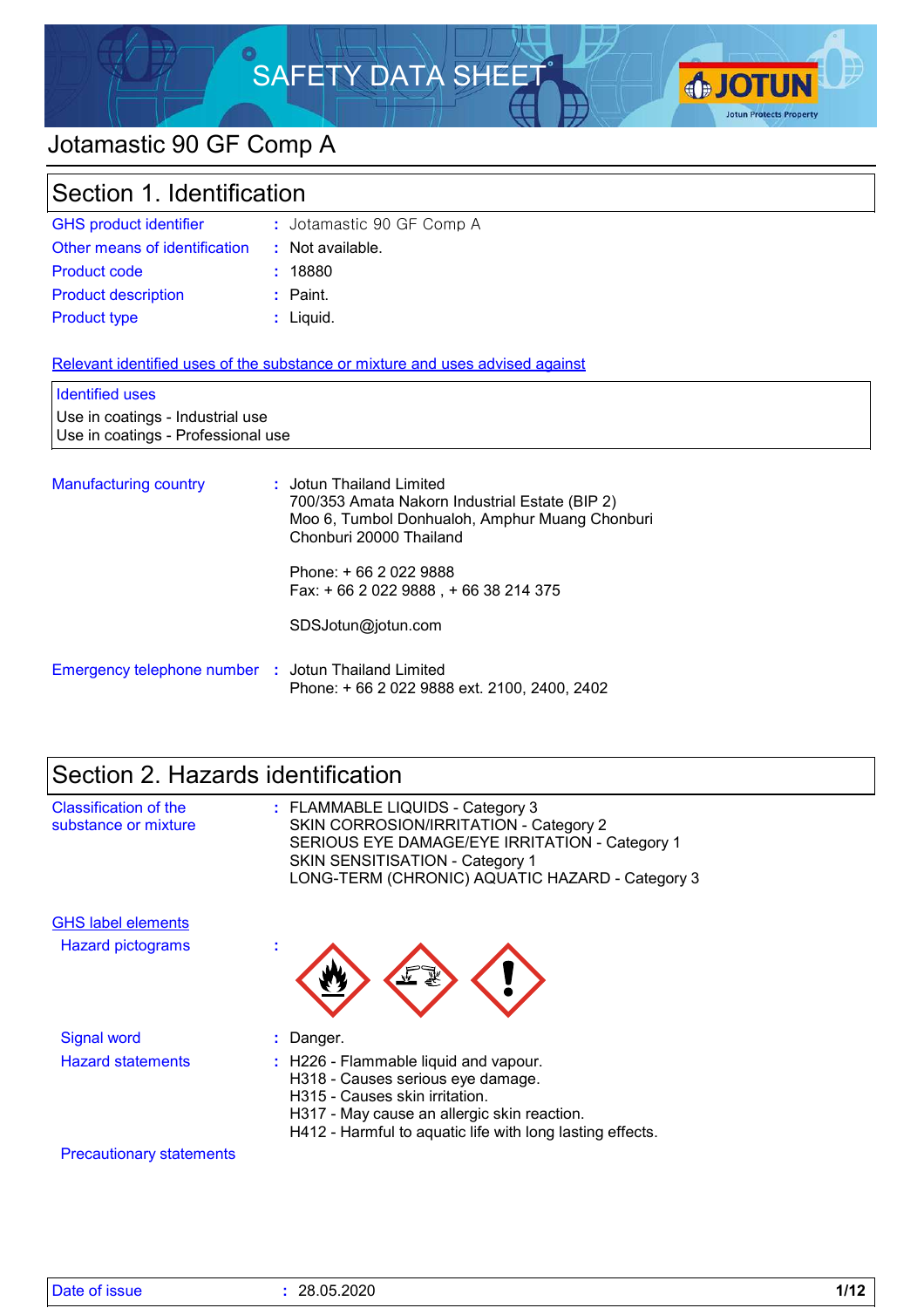### Section 2. Hazards identification

| : P280 - Wear protective gloves. Wear eye or face protection.<br>P210 - Keep away from heat, hot surfaces, sparks, open flames and other ignition<br>sources. No smoking.<br>P233 - Keep container tightly closed.<br>P273 - Avoid release to the environment.<br>P264 - Wash hands thoroughly after handling.                                                                                                                                              |
|-------------------------------------------------------------------------------------------------------------------------------------------------------------------------------------------------------------------------------------------------------------------------------------------------------------------------------------------------------------------------------------------------------------------------------------------------------------|
| $:$ P302 + P352 + P362 + P363 - IF ON SKIN: Wash with plenty of soap and water.<br>Take off contaminated clothing. Wash contaminated clothing before reuse.<br>P333 + P313 - If skin irritation or rash occurs: Get medical attention.<br>P305 + P351 + P338 + P310 - IF IN EYES: Rinse cautiously with water for several<br>minutes. Remove contact lenses, if present and easy to do. Continue rinsing.<br>Immediately call a POISON CENTER or physician. |
| : P403 - Store in a well-ventilated place.<br>P235 - Keep cool.                                                                                                                                                                                                                                                                                                                                                                                             |
| : P501 - Dispose of contents and container in accordance with all local, regional,<br>national and international regulations.                                                                                                                                                                                                                                                                                                                               |
|                                                                                                                                                                                                                                                                                                                                                                                                                                                             |

| Other hazards which do not | : None known. |
|----------------------------|---------------|
| result in classification.  |               |

### Section 3. Composition/information on ingredients

| Substance/mixture             |  | : Mixture        |
|-------------------------------|--|------------------|
| Other means of identification |  | : Not available. |

|  | <b>CAS</b> number/other identifiers |  |
|--|-------------------------------------|--|
|  |                                     |  |

| CAS number          | : Not applicable. |
|---------------------|-------------------|
| EC number           | : Mixture.        |
| <b>Product code</b> | : 18880           |

| Ingredient name                                                           | $\frac{9}{6}$ | <b>CAS number</b> |
|---------------------------------------------------------------------------|---------------|-------------------|
| epoxy resin (MW $\leq$ 700)                                               | $≤14$         | 1675-54-3         |
| 4,4'-Isopropylidenediphenol, oligomeric reaction products with 1-chloro-  | ≤8.6          | 67989-52-0        |
| 2,3-epoxypropane, reaction products with fatty acids, C18-unsatd., dimers |               |                   |
| xylene                                                                    | ≤10           | 1330-20-7         |
| hydrocarbons, c9-unsatd., polymd.                                         | $\leq 5$      | 71302-83-5        |
| 2-methylpropan-1-ol                                                       | $\leq 5$      | 78-83-1           |
| glycidyl ether of 3-alkyl phenol                                          | ≤5            | 68413-24-1        |
| benzyl alcohol                                                            | ≤3            | 100-51-6          |
| ethylbenzene                                                              | ≤3            | $100 - 41 - 4$    |
| Phenol, methylstyrenated                                                  | ≤3            | 68512-30-1        |
| Phenol, styrenated                                                        | ≤1.5          | 61788-44-1        |

There are no additional ingredients present which, within the current knowledge of the supplier and in the concentrations applicable, are classified as hazardous to health or the environment and hence require reporting in this section.

Occupational exposure limits, if available, are listed in Section 8.

### Section 4. First aid measures

Description of necessary first aid measures

Eye contact **:**

Get medical attention immediately. Call a poison center or physician. Immediately flush eyes with plenty of water, occasionally lifting the upper and lower eyelids. Check for and remove any contact lenses. Continue to rinse for at least 10 minutes. Chemical burns must be treated promptly by a physician.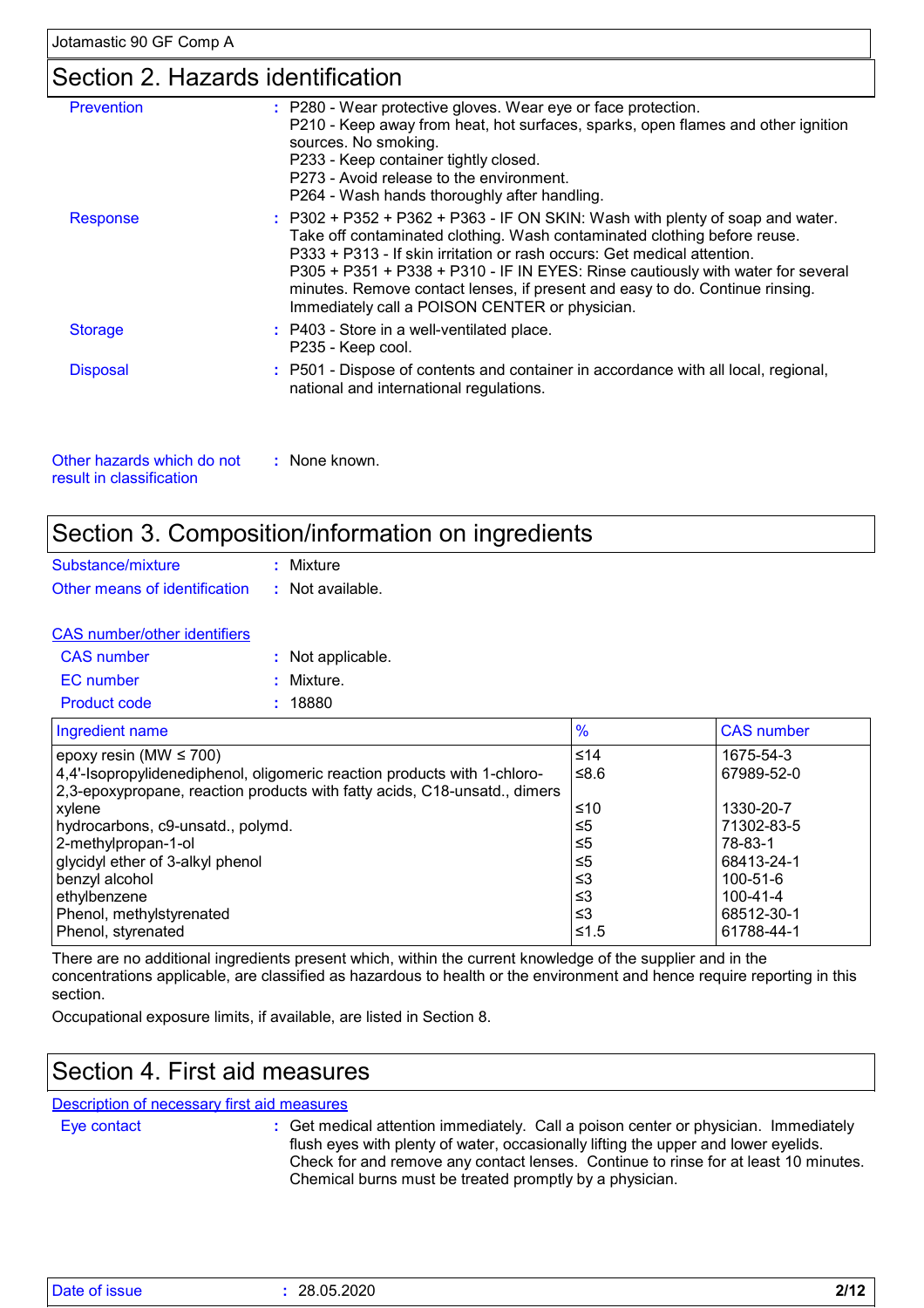# Section 4. First aid measures

| <b>Inhalation</b>   | Get medical attention immediately. Call a poison center or physician. Remove<br>victim to fresh air and keep at rest in a position comfortable for breathing. If it is<br>suspected that fumes are still present, the rescuer should wear an appropriate mask<br>or self-contained breathing apparatus. If not breathing, if breathing is irregular or if<br>respiratory arrest occurs, provide artificial respiration or oxygen by trained personnel.<br>It may be dangerous to the person providing aid to give mouth-to-mouth<br>resuscitation. If unconscious, place in recovery position and get medical attention<br>immediately. Maintain an open airway. Loosen tight clothing such as a collar, tie,<br>belt or waistband.                                                                                                                                                    |
|---------------------|----------------------------------------------------------------------------------------------------------------------------------------------------------------------------------------------------------------------------------------------------------------------------------------------------------------------------------------------------------------------------------------------------------------------------------------------------------------------------------------------------------------------------------------------------------------------------------------------------------------------------------------------------------------------------------------------------------------------------------------------------------------------------------------------------------------------------------------------------------------------------------------|
| <b>Skin contact</b> | : Get medical attention immediately. Call a poison center or physician. Wash with<br>plenty of soap and water. Remove contaminated clothing and shoes. Wash<br>contaminated clothing thoroughly with water before removing it, or wear gloves.<br>Continue to rinse for at least 10 minutes. Chemical burns must be treated promptly<br>by a physician. In the event of any complaints or symptoms, avoid further exposure.<br>Wash clothing before reuse. Clean shoes thoroughly before reuse.                                                                                                                                                                                                                                                                                                                                                                                        |
| Ingestion           | : Get medical attention immediately. Call a poison center or physician. Wash out<br>mouth with water. Remove dentures if any. Remove victim to fresh air and keep at<br>rest in a position comfortable for breathing. If material has been swallowed and the<br>exposed person is conscious, give small quantities of water to drink. Stop if the<br>exposed person feels sick as vomiting may be dangerous. Do not induce vomiting<br>unless directed to do so by medical personnel. If vomiting occurs, the head should<br>be kept low so that vomit does not enter the lungs. Chemical burns must be treated<br>promptly by a physician. Never give anything by mouth to an unconscious person.<br>If unconscious, place in recovery position and get medical attention immediately.<br>Maintain an open airway. Loosen tight clothing such as a collar, tie, belt or<br>waistband. |

#### Most important symptoms/effects, acute and delayed

| Potential acute health effects    |                                                                                                                                                                                                                                                                                                                                                                                                               |
|-----------------------------------|---------------------------------------------------------------------------------------------------------------------------------------------------------------------------------------------------------------------------------------------------------------------------------------------------------------------------------------------------------------------------------------------------------------|
| Eye contact                       | : Causes serious eye damage.                                                                                                                                                                                                                                                                                                                                                                                  |
| <b>Inhalation</b>                 | No known significant effects or critical hazards.                                                                                                                                                                                                                                                                                                                                                             |
| <b>Skin contact</b>               | : Causes skin irritation. May cause an allergic skin reaction.                                                                                                                                                                                                                                                                                                                                                |
| Ingestion                         | : No known significant effects or critical hazards.                                                                                                                                                                                                                                                                                                                                                           |
| Over-exposure signs/symptoms      |                                                                                                                                                                                                                                                                                                                                                                                                               |
| Eye contact                       | : Adverse symptoms may include the following:<br>pain<br>watering<br>redness                                                                                                                                                                                                                                                                                                                                  |
| Inhalation                        | No specific data.                                                                                                                                                                                                                                                                                                                                                                                             |
| <b>Skin contact</b>               | : Adverse symptoms may include the following:<br>pain or irritation<br>redness<br>blistering may occur                                                                                                                                                                                                                                                                                                        |
| Ingestion                         | Adverse symptoms may include the following:<br>stomach pains                                                                                                                                                                                                                                                                                                                                                  |
|                                   | Indication of immediate medical attention and special treatment needed, if necessary                                                                                                                                                                                                                                                                                                                          |
| Notes to physician                | : Treat symptomatically. Contact poison treatment specialist immediately if large<br>quantities have been ingested or inhaled.                                                                                                                                                                                                                                                                                |
| <b>Specific treatments</b>        | : No specific treatment.                                                                                                                                                                                                                                                                                                                                                                                      |
| <b>Protection of first-aiders</b> | No action shall be taken involving any personal risk or without suitable training. If it<br>is suspected that fumes are still present, the rescuer should wear an appropriate<br>mask or self-contained breathing apparatus. It may be dangerous to the person<br>providing aid to give mouth-to-mouth resuscitation. Wash contaminated clothing<br>thoroughly with water before removing it, or wear gloves. |

See toxicological information (Section 11)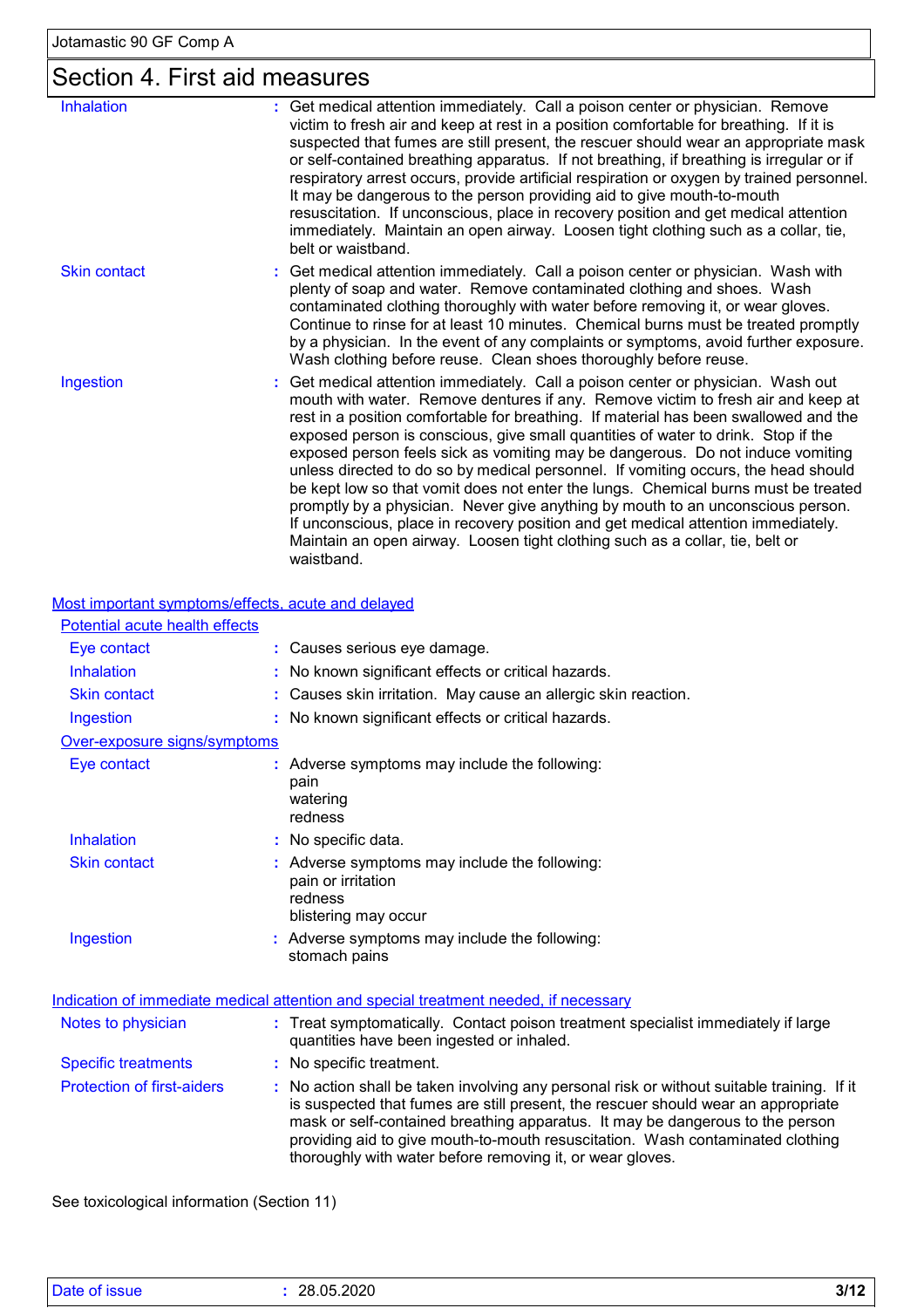# Section 5. Firefighting measures

| <b>Extinguishing media</b>                         |                                                                                                                                                                                                                                                                                                                                                                                                                                    |
|----------------------------------------------------|------------------------------------------------------------------------------------------------------------------------------------------------------------------------------------------------------------------------------------------------------------------------------------------------------------------------------------------------------------------------------------------------------------------------------------|
| Suitable extinguishing media                       | : Use dry chemical, $CO2$ , water spray (fog) or foam.                                                                                                                                                                                                                                                                                                                                                                             |
| Unsuitable extinguishing<br>media                  | : Do not use water jet.                                                                                                                                                                                                                                                                                                                                                                                                            |
| Specific hazards arising from<br>the chemical      | : Flammable liquid and vapour. Runoff to sewer may create fire or explosion hazard.<br>In a fire or if heated, a pressure increase will occur and the container may burst, with<br>the risk of a subsequent explosion. This material is harmful to aquatic life with long<br>lasting effects. Fire water contaminated with this material must be contained and<br>prevented from being discharged to any waterway, sewer or drain. |
| <b>Hazardous thermal</b><br>decomposition products | : Decomposition products may include the following materials:<br>carbon dioxide<br>carbon monoxide<br>halogenated compounds<br>metal oxide/oxides                                                                                                                                                                                                                                                                                  |
| Special protective actions for<br>fire-fighters    | : Promptly isolate the scene by removing all persons from the vicinity of the incident if<br>there is a fire. No action shall be taken involving any personal risk or without<br>suitable training. Move containers from fire area if this can be done without risk.<br>Use water spray to keep fire-exposed containers cool.                                                                                                      |
| Special protective equipment<br>for fire-fighters  | : Fire-fighters should wear appropriate protective equipment and self-contained<br>breathing apparatus (SCBA) with a full face-piece operated in positive pressure<br>mode.                                                                                                                                                                                                                                                        |

# Section 6. Accidental release measures

#### Personal precautions, protective equipment and emergency procedures

| For non-emergency<br>personnel                       | : No action shall be taken involving any personal risk or without suitable training.<br>Evacuate surrounding areas. Keep unnecessary and unprotected personnel from<br>entering. Do not touch or walk through spilt material. Shut off all ignition sources.<br>No flares, smoking or flames in hazard area. Do not breathe vapour or mist.<br>Provide adequate ventilation. Wear appropriate respirator when ventilation is<br>inadequate. Put on appropriate personal protective equipment.                                                                                                                                                                                                                                                                           |
|------------------------------------------------------|-------------------------------------------------------------------------------------------------------------------------------------------------------------------------------------------------------------------------------------------------------------------------------------------------------------------------------------------------------------------------------------------------------------------------------------------------------------------------------------------------------------------------------------------------------------------------------------------------------------------------------------------------------------------------------------------------------------------------------------------------------------------------|
| For emergency responders                             | : If specialised clothing is required to deal with the spillage, take note of any<br>information in Section 8 on suitable and unsuitable materials. See also the<br>information in "For non-emergency personnel".                                                                                                                                                                                                                                                                                                                                                                                                                                                                                                                                                       |
| <b>Environmental precautions</b>                     | : Avoid dispersal of spilt material and runoff and contact with soil, waterways, drains<br>and sewers. Inform the relevant authorities if the product has caused environmental<br>pollution (sewers, waterways, soil or air). Water polluting material. May be harmful<br>to the environment if released in large quantities.                                                                                                                                                                                                                                                                                                                                                                                                                                           |
| Methods and material for containment and cleaning up |                                                                                                                                                                                                                                                                                                                                                                                                                                                                                                                                                                                                                                                                                                                                                                         |
| <b>Small spill</b>                                   | : Stop leak if without risk. Move containers from spill area. Use spark-proof tools and<br>explosion-proof equipment. Dilute with water and mop up if water-soluble.<br>Alternatively, or if water-insoluble, absorb with an inert dry material and place in an<br>appropriate waste disposal container. Dispose of via a licensed waste disposal<br>contractor.                                                                                                                                                                                                                                                                                                                                                                                                        |
| Large spill                                          | : Stop leak if without risk. Move containers from spill area. Use spark-proof tools and<br>explosion-proof equipment. Approach the release from upwind. Prevent entry into<br>sewers, water courses, basements or confined areas. Wash spillages into an<br>effluent treatment plant or proceed as follows. Contain and collect spillage with non-<br>combustible, absorbent material e.g. sand, earth, vermiculite or diatomaceous earth<br>and place in container for disposal according to local regulations (see Section 13).<br>Dispose of via a licensed waste disposal contractor. Contaminated absorbent<br>material may pose the same hazard as the spilt product. Note: see Section 1 for<br>emergency contact information and Section 13 for waste disposal. |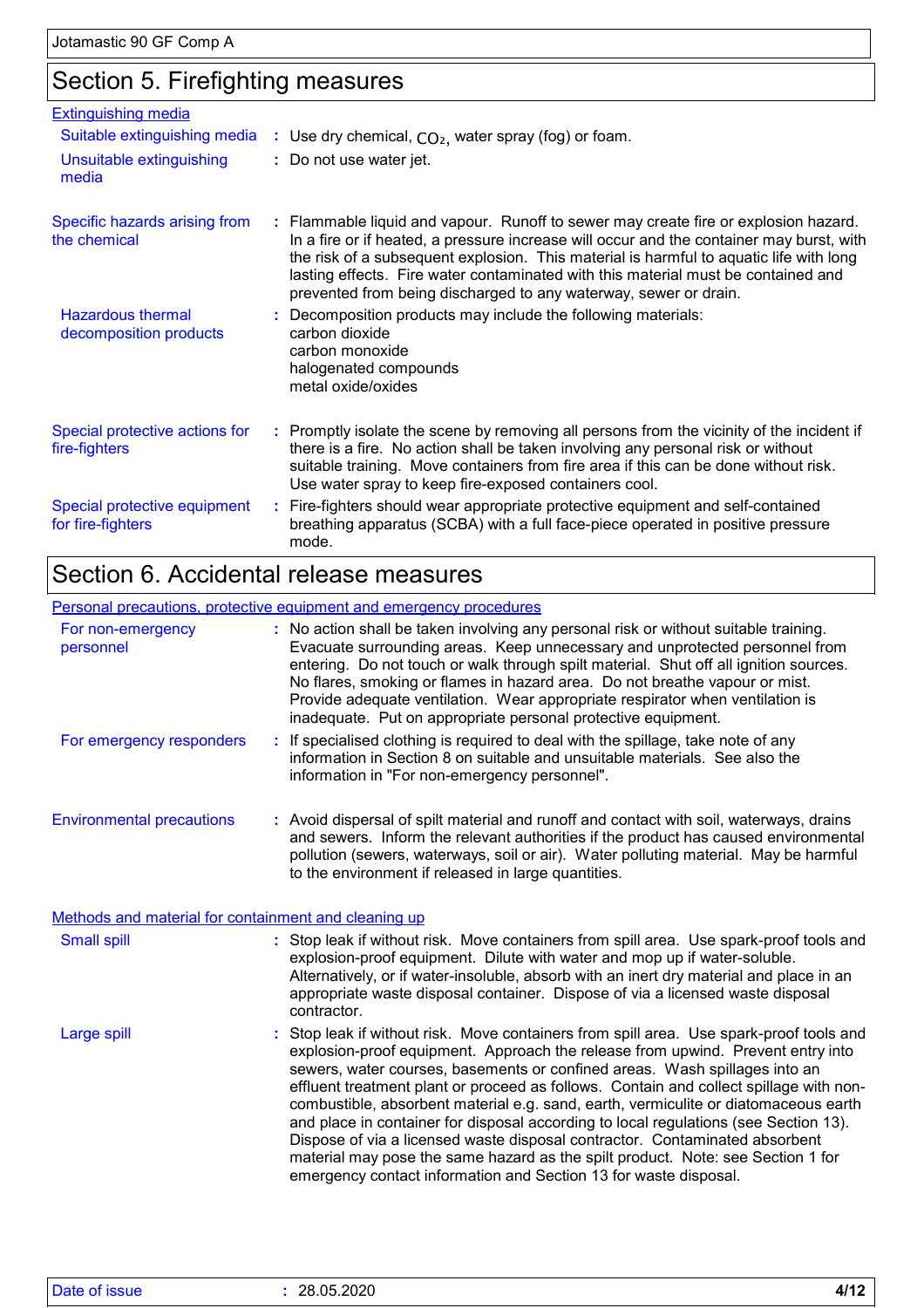### Section 7. Handling and storage

| Precautions for safe handling                                   | ÷ | Eating, drinking and smoking should be prohibited in areas where this material is<br>handled, stored and processed. Workers should wash hands and face before<br>eating, drinking and smoking. Remove contaminated clothing and protective<br>equipment before entering eating areas. See also Section 8 for additional<br>information on hygiene measures.                                                                                                                                                                                                                                                                                                                                                             |
|-----------------------------------------------------------------|---|-------------------------------------------------------------------------------------------------------------------------------------------------------------------------------------------------------------------------------------------------------------------------------------------------------------------------------------------------------------------------------------------------------------------------------------------------------------------------------------------------------------------------------------------------------------------------------------------------------------------------------------------------------------------------------------------------------------------------|
| Conditions for safe storage,<br>including any incompatibilities |   | : Store in accordance with local regulations. Store in a segregated and approved<br>area. Store in original container protected from direct sunlight in a dry, cool and well-<br>ventilated area, away from incompatible materials (see Section 10) and food and<br>drink. Store locked up. Eliminate all ignition sources. Separate from oxidizing<br>materials. Keep container tightly closed and sealed until ready for use. Containers<br>that have been opened must be carefully resealed and kept upright to prevent<br>leakage. Do not store in unlabelled containers. Use appropriate containment to<br>avoid environmental contamination. See Section 10 for incompatible materials<br>before handling or use. |

# Section 8. Exposure controls/personal protection

#### Control parameters

#### **Occupational exposure limits**

| Ingredient name                             |                                                              | <b>Exposure limits</b>                                                                                                                                                                                                                                                                                                                                                                                                           |
|---------------------------------------------|--------------------------------------------------------------|----------------------------------------------------------------------------------------------------------------------------------------------------------------------------------------------------------------------------------------------------------------------------------------------------------------------------------------------------------------------------------------------------------------------------------|
| xylene<br>2-methylpropan-1-ol               |                                                              | Ministry of Labor (Thailand, 8/2017).<br>TWA: 100 ppm 8 hours.<br>ACGIH TLV (United States, 3/2018).<br>TWA: 152 mg/m <sup>3</sup> 8 hours.                                                                                                                                                                                                                                                                                      |
| ethylbenzene                                |                                                              | TWA: 50 ppm 8 hours.<br>Ministry of Labor (Thailand, 8/2017).<br>TWA: 100 ppm 8 hours.                                                                                                                                                                                                                                                                                                                                           |
| <b>Recommended monitoring</b><br>procedures | determination of hazardous substances will also be required. | : If this product contains ingredients with exposure limits, personal, workplace<br>atmosphere or biological monitoring may be required to determine the effectiveness<br>of the ventilation or other control measures and/or the necessity to use respiratory<br>protective equipment. Reference should be made to appropriate monitoring<br>standards. Reference to national guidance documents for methods for the            |
| Appropriate engineering<br>controls         | limits. Use explosion-proof ventilation equipment.           | : Use only with adequate ventilation. Use process enclosures, local exhaust<br>ventilation or other engineering controls to keep worker exposure to airborne<br>contaminants below any recommended or statutory limits. The engineering controls<br>also need to keep gas, vapour or dust concentrations below any lower explosive                                                                                               |
| <b>Environmental exposure</b><br>controls   |                                                              | Emissions from ventilation or work process equipment should be checked to ensure<br>they comply with the requirements of environmental protection legislation. In some<br>cases, fume scrubbers, filters or engineering modifications to the process<br>equipment will be necessary to reduce emissions to acceptable levels.                                                                                                    |
| <b>Individual protection measures</b>       |                                                              |                                                                                                                                                                                                                                                                                                                                                                                                                                  |
| <b>Hygiene measures</b>                     | showers are close to the workstation location.               | : Wash hands, forearms and face thoroughly after handling chemical products, before<br>eating, smoking and using the lavatory and at the end of the working period.<br>Appropriate techniques should be used to remove potentially contaminated clothing.<br>Contaminated work clothing should not be allowed out of the workplace. Wash<br>contaminated clothing before reusing. Ensure that eyewash stations and safety        |
| Eye/face protection                         | instead.                                                     | : Safety eyewear complying to EN 166 should be used when a risk assessment<br>indicates this is necessary to avoid exposure to liquid splashes, mists, gases or<br>dusts. If contact is possible, the following protection should be worn, unless the<br>assessment indicates a higher degree of protection: chemical splash goggles and/<br>or face shield. If inhalation hazards exist, a full-face respirator may be required |
| <b>Skin protection</b>                      |                                                              |                                                                                                                                                                                                                                                                                                                                                                                                                                  |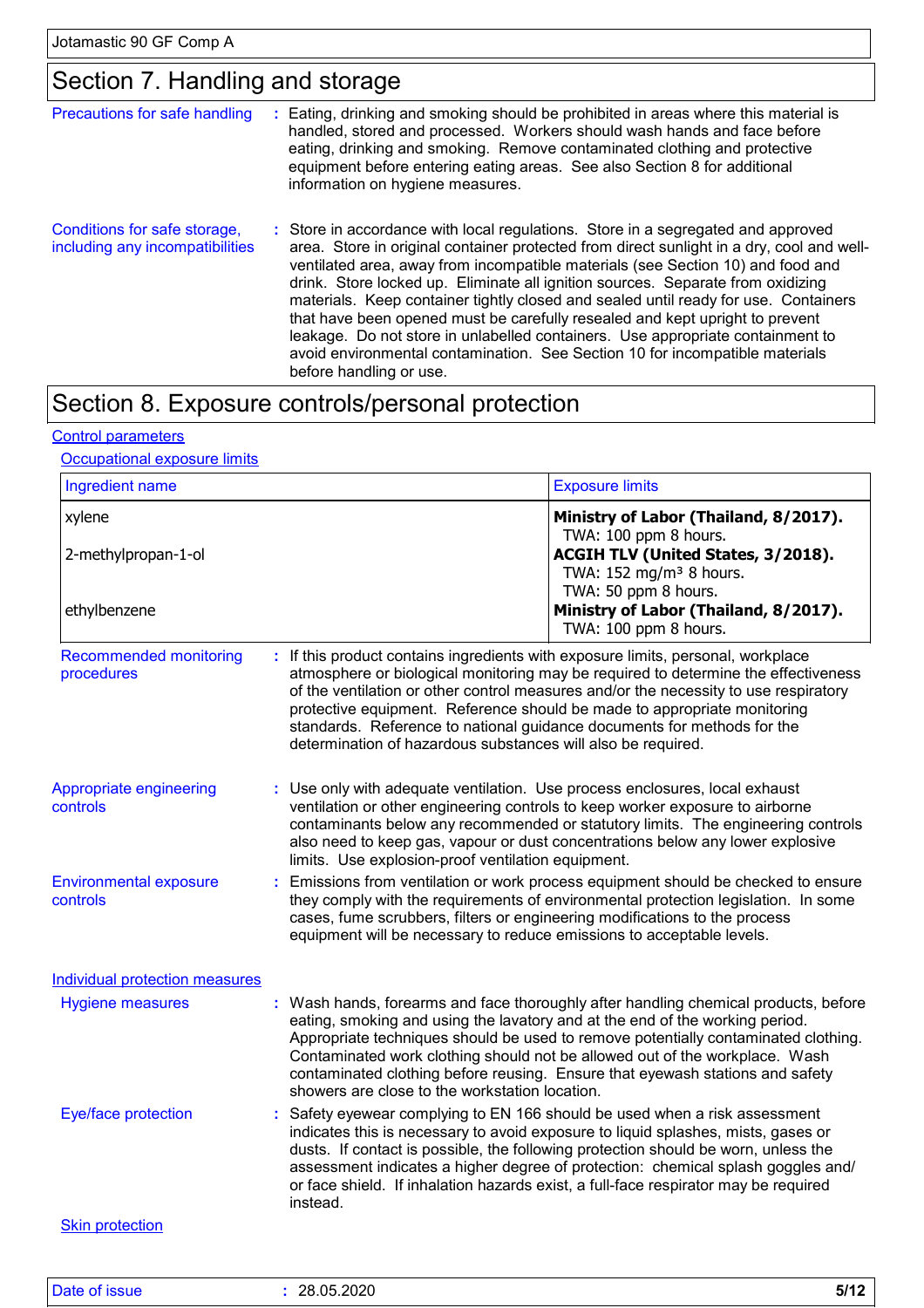# Section 8. Exposure controls/personal protection

| <b>Hand protection</b>        | : Chemical-resistant, impervious gloves complying with an approved standard should<br>be worn at all times when handling chemical products if a risk assessment indicates<br>this is necessary. Considering the parameters specified by the glove manufacturer,<br>check during use that the gloves are still retaining their protective properties. It<br>should be noted that the time to breakthrough for any glove material may be<br>different for different glove manufacturers. In the case of mixtures, consisting of<br>several substances, the protection time of the gloves cannot be accurately<br>estimated. |
|-------------------------------|---------------------------------------------------------------------------------------------------------------------------------------------------------------------------------------------------------------------------------------------------------------------------------------------------------------------------------------------------------------------------------------------------------------------------------------------------------------------------------------------------------------------------------------------------------------------------------------------------------------------------|
|                               | There is no one glove material or combination of materials that will give unlimited<br>resistance to any individual or combination of chemicals.<br>The breakthrough time must be greater than the end use time of the product.<br>The instructions and information provided by the glove manufacturer on use,<br>storage, maintenance and replacement must be followed.<br>Gloves should be replaced regularly and if there is any sign of damage to the glove                                                                                                                                                           |
|                               | material.<br>Always ensure that gloves are free from defects and that they are stored and used<br>correctly.<br>The performance or effectiveness of the glove may be reduced by physical/chemical<br>damage and poor maintenance.<br>Barrier creams may help to protect the exposed areas of the skin but should not be                                                                                                                                                                                                                                                                                                   |
|                               | applied once exposure has occurred.<br>Wear suitable gloves tested to EN374.<br>Recommended, gloves(breakthrough time) > 8 hours: Viton®, Responder, 4H,<br>Teflon<br>Not recommended, gloves(breakthrough time) < 1 hour: PVC<br>May be used, gloves(breakthrough time) 4 - 8 hours: butyl rubber, nitrile rubber,<br>neoprene, polyvinyl alcohol (PVA)                                                                                                                                                                                                                                                                  |
| <b>Body protection</b>        | Personal protective equipment for the body should be selected based on the task<br>being performed and the risks involved and should be approved by a specialist<br>before handling this product. When there is a risk of ignition from static electricity,<br>wear anti-static protective clothing. For the greatest protection from static<br>discharges, clothing should include anti-static overalls, boots and gloves.                                                                                                                                                                                               |
| Other skin protection         | : Appropriate footwear and any additional skin protection measures should be<br>selected based on the task being performed and the risks involved and should be<br>approved by a specialist before handling this product.                                                                                                                                                                                                                                                                                                                                                                                                 |
| <b>Respiratory protection</b> | Based on the hazard and potential for exposure, select a respirator that meets the<br>appropriate standard or certification. Respirators must be used according to a<br>respiratory protection program to ensure proper fitting, training, and other important<br>aspects of use.                                                                                                                                                                                                                                                                                                                                         |
|                               | If workers are exposed to concentrations above the exposure limit, they must use a<br>respirator according to EN 140. Use respiratory mask with charcoal and dust filter<br>when spraying this product, according to EN 14387(as filter combination A2-P2). In<br>confined spaces, use compressed-air or fresh-air respiratory equipment. When use<br>of roller or brush, consider use of charcoalfilter.                                                                                                                                                                                                                 |

# Section 9. Physical and chemical properties

| Date of issue         | 6/12<br>: 28.05.2020                                                                                                      |
|-----------------------|---------------------------------------------------------------------------------------------------------------------------|
| <b>Burning rate</b>   | : Not applicable.                                                                                                         |
| <b>Burning time</b>   | : Not applicable.                                                                                                         |
| <b>Flash point</b>    | : Closed cup: $33^{\circ}$ C (91.4 $^{\circ}$ F)                                                                          |
| <b>Boiling point</b>  | : Lowest known value: $108^{\circ}$ C (226.4 $^{\circ}$ F) (2-methylpropan-1-ol). Weighted average:<br>228.81°C (443.9°F) |
| <b>Melting point</b>  | : Not applicable.                                                                                                         |
| pH                    | : Not applicable.                                                                                                         |
| Odour threshold       | : Not available.                                                                                                          |
| Odour                 | : Characteristic.                                                                                                         |
| Colour                | : Various                                                                                                                 |
| <b>Physical state</b> | $:$ Liquid.                                                                                                               |
| Appearance            |                                                                                                                           |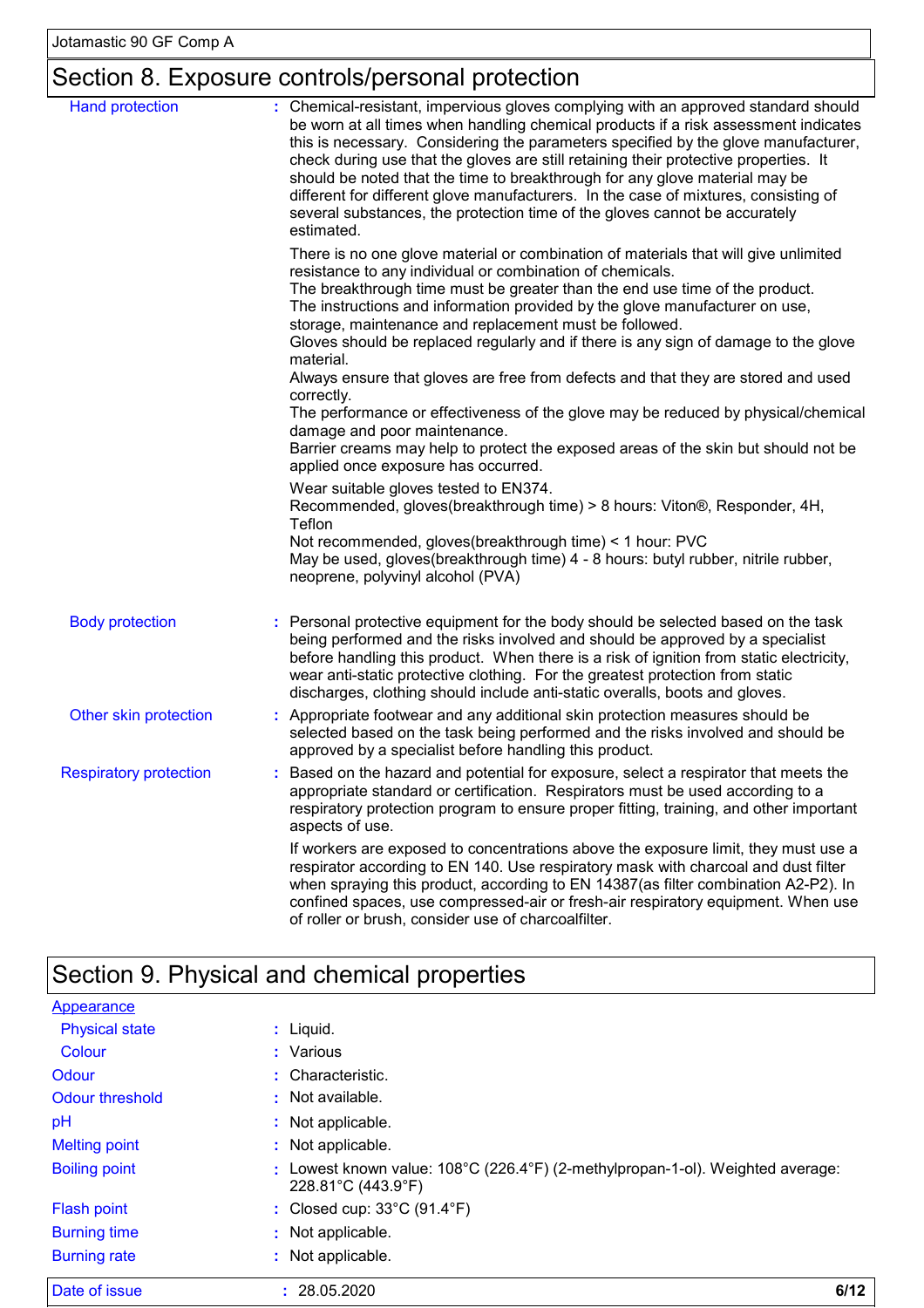### Section 9. Physical and chemical properties

| <b>Evaporation rate</b>                         | : Highest known value: 0.84 (ethylbenzene) Weighted average: 0.6compared with<br>butyl acetate                                              |
|-------------------------------------------------|---------------------------------------------------------------------------------------------------------------------------------------------|
| Flammability (solid, gas)                       | : Not applicable.                                                                                                                           |
| Lower and upper explosive<br>(flammable) limits | $: 0.8 - 13\%$                                                                                                                              |
| Vapour pressure                                 | : Highest known value: <1.6 kPa (<12 mm Hg) (at $20^{\circ}$ C) (2-methylpropan-1-ol).<br>Weighted average: 0.37 kPa (2.78 mm Hg) (at 20°C) |
| <b>Vapour density</b>                           | : Highest known value: 11.7 (Air = 1) (epoxy resin (MW $\leq$ 700)). Weighted average:<br>7.74 $(Air = 1)$                                  |
| <b>Relative density</b>                         | $: 1.506$ to 1.589 g/cm <sup>3</sup>                                                                                                        |
| <b>Solubility</b>                               | : Insoluble in the following materials: cold water and hot water.                                                                           |
| Partition coefficient: n-octanol/<br>water      | : Not available.                                                                                                                            |
| Auto-ignition temperature                       | : Lowest known value: >375°C (>707°F) (hydrocarbons, c9-unsatd., polymd.).                                                                  |
| Decomposition temperature                       | : Not available.                                                                                                                            |
| <b>SADT</b>                                     | : Not available.                                                                                                                            |
| <b>Viscosity</b>                                | : Kinematic (40°C): >0.205 cm <sup>2</sup> /s (>20.5 mm <sup>2</sup> /s)                                                                    |
| Aerosol product                                 |                                                                                                                                             |

| Section 10. Stability and reactivity  |                                                                                                                                                                              |  |  |
|---------------------------------------|------------------------------------------------------------------------------------------------------------------------------------------------------------------------------|--|--|
| Reactivity                            | : No specific test data related to reactivity available for this product or its ingredients.                                                                                 |  |  |
| <b>Chemical stability</b>             | : The product is stable.                                                                                                                                                     |  |  |
| Possibility of hazardous<br>reactions | : Under normal conditions of storage and use, hazardous reactions will not occur.                                                                                            |  |  |
| Conditions to avoid                   | : Avoid all possible sources of ignition (spark or flame). Do not pressurise, cut, weld,<br>braze, solder, drill, grind or expose containers to heat or sources of ignition. |  |  |
| Incompatible materials                | : Keep away from the following materials to prevent strong exothermic reactions:<br>oxidising agents, strong alkalis, strong acids.                                          |  |  |
| Hazardous decomposition<br>products   | : Under normal conditions of storage and use, hazardous decomposition products<br>should not be produced.                                                                    |  |  |

### Section 11. Toxicological information

#### Information on toxicological effects

#### **Acute toxicity**

| Product/ingredient name     | <b>Result</b>                 | <b>Species</b> | <b>Dose</b>             | <b>Exposure</b> |
|-----------------------------|-------------------------------|----------------|-------------------------|-----------------|
| epoxy resin (MW $\leq$ 700) | LD50 Dermal                   | Rabbit         | 20 g/kg                 |                 |
|                             | LD50 Oral                     | Mouse          | 15600 mg/kg             |                 |
| xylene                      | <b>LC50 Inhalation Vapour</b> | Rat            | 20 mg/l                 | 4 hours         |
|                             | LD50 Oral                     | Rat            | 4300 mg/kg              |                 |
|                             | <b>TDLo Dermal</b>            | Rabbit         | 4300 mg/kg              |                 |
| 2-methylpropan-1-ol         | <b>LC50 Inhalation Vapour</b> | Rat            | 19200 mg/m <sup>3</sup> | l4 hours        |
|                             | LD50 Dermal                   | Rabbit         | 3400 mg/kg              |                 |
|                             | LD50 Oral                     | Rat            | 2460 mg/kg              |                 |
| benzyl alcohol              | LD50 Oral                     | Rat            | 1230 mg/kg              |                 |
| ethylbenzene                | <b>LC50 Inhalation Vapour</b> | Rat - Male     | $17.8$ mg/l             | 4 hours         |
|                             | LD50 Dermal                   | Rabbit         | >5000 mg/kg             |                 |
|                             | LD50 Oral                     | Rat            | 3500 mg/kg              |                 |
| Phenol, styrenated          | LD50 Dermal                   | Rabbit         | >5010 mg/kg             |                 |
|                             | LD50 Oral                     | Rat            | 2500 mg/kg              |                 |

**Irritation/Corrosion**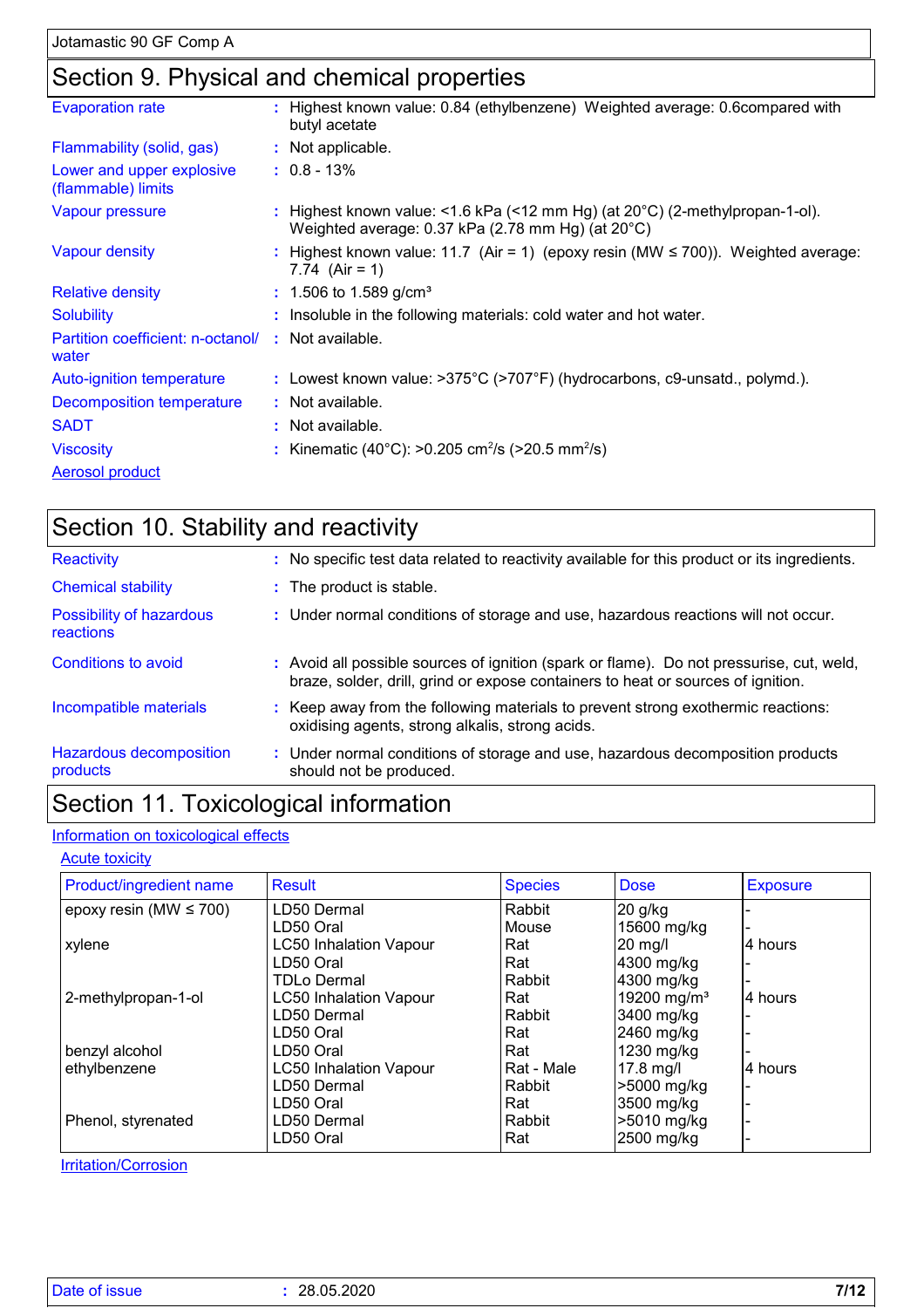### Section 11. Toxicological information

|                             | ັ                      |                        |              |                 |                          |
|-----------------------------|------------------------|------------------------|--------------|-----------------|--------------------------|
| Product/ingredient name     | <b>Result</b>          | <b>Species</b>         | <b>Score</b> | <b>Exposure</b> | <b>Observation</b>       |
| epoxy resin (MW $\leq$ 700) | Eyes - Severe irritant | Rabbit                 |              | 24 hours 2      |                          |
|                             |                        |                        |              | milligrams      |                          |
|                             | Skin - Mild irritant   | Rabbit                 |              | 500             |                          |
|                             |                        |                        |              | milligrams      |                          |
| xylene                      | Eyes - Mild irritant   | Rabbit                 |              | 87 milligrams   |                          |
|                             | Skin - Mild irritant   | Rat                    |              | 8 hours 60      |                          |
|                             |                        |                        |              | microliters     |                          |
| 2-methylpropan-1-ol         | Eyes - Irritant        | Mammal -               |              |                 |                          |
|                             |                        | species                |              |                 |                          |
|                             |                        | unspecified            |              |                 |                          |
|                             | Skin - Mild irritant   | Mammal -               |              |                 |                          |
|                             |                        | species                |              |                 |                          |
|                             |                        | unspecified            |              |                 |                          |
| benzyl alcohol              | Eyes - Mild irritant   | Mammal -               |              |                 |                          |
|                             |                        | species                |              |                 |                          |
|                             |                        | unspecified            |              |                 |                          |
| Phenol, methylstyrenated    | Skin - Mild irritant   | Mammal -               |              |                 |                          |
|                             |                        | species<br>unspecified |              |                 |                          |
| Phenol, styrenated          | Eyes - Mild irritant   | Rabbit                 |              | 0.1 Mililiters  |                          |
|                             | Skin - Mild irritant   | Rabbit                 |              | 0.5 Mililiters  | $\overline{\phantom{a}}$ |
|                             | Skin - Mild irritant   | Mammal -               |              |                 |                          |
|                             |                        | species                |              |                 |                          |
|                             |                        | unspecified            |              |                 |                          |
|                             |                        |                        |              |                 |                          |

#### **Sensitisation**

| <b>Product/ingredient name</b>               | <b>Route of</b><br>exposure | <b>Species</b>                  | <b>Result</b> |
|----------------------------------------------|-----------------------------|---------------------------------|---------------|
| epoxy resin (MW $\leq$ 700)                  | skin                        | Mammal - species<br>unspecified | Sensitising   |
| hydrocarbons,<br>C9-unsaturated, polymerized | skin                        | Mammal - species<br>unspecified | Sensitising   |
| glycidyl ether of 3-alkyl<br>phenol          | skin                        | Mammal - species<br>unspecified | Sensitising   |
| Phenol, methylstyrenated                     | skin                        | Mammal - species<br>unspecified | Sensitising   |
| Phenol, styrenated                           | skin                        | Mammal - species<br>unspecified | Sensitising   |

#### **Mutagenicity**

Not available.

#### **Carcinogenicity**

Not available.

#### **Reproductive toxicity**

Not available.

#### **Teratogenicity**

Not available.

#### Specific target organ toxicity (single exposure)

| <b>Name</b>                   | Category                               | <b>Route of</b><br>exposure                           | <b>Target organs</b>                                                                   |
|-------------------------------|----------------------------------------|-------------------------------------------------------|----------------------------------------------------------------------------------------|
| xylene<br>2-methylpropan-1-ol | Category 3<br>Category 3<br>Category 3 | Not applicable.<br>Not applicable.<br>Not applicable. | Respiratory tract<br>irritation<br>Narcotic effects<br>Respiratory tract<br>irritation |

Specific target organ toxicity (repeated exposure)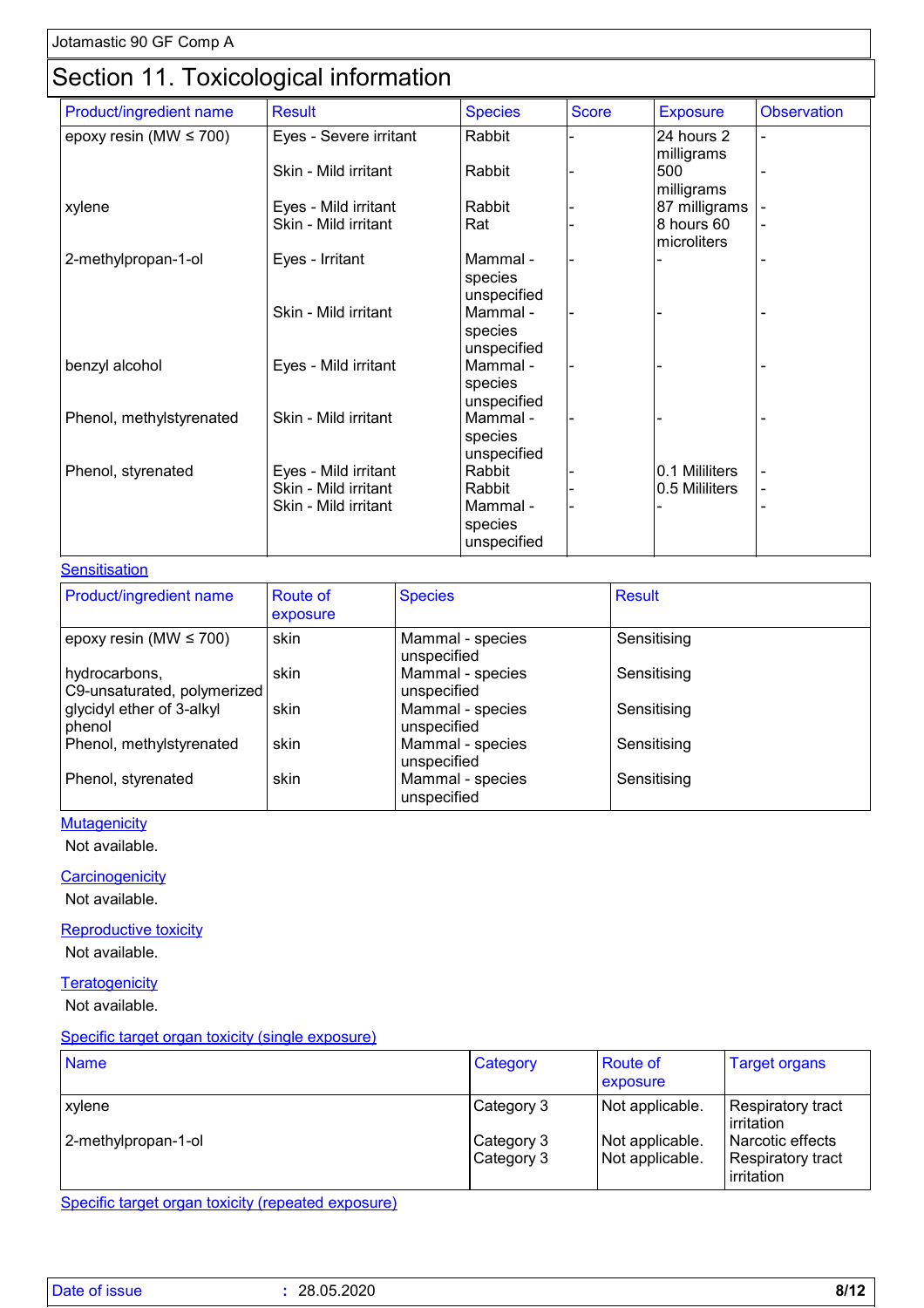#### **Aspiration hazard** Name Result and the control of the control of the control of the control  $\sim$  Result and  $\sim$ xylene ASPIRATION HAZARD - Category 1 ethylbenzene ASPIRATION HAZARD - Category 1

| Potential acute health effects   |                                                                                                        |
|----------------------------------|--------------------------------------------------------------------------------------------------------|
| Eye contact                      | : Causes serious eye damage.                                                                           |
| Inhalation                       | No known significant effects or critical hazards.                                                      |
| <b>Skin contact</b>              | Causes skin irritation. May cause an allergic skin reaction.                                           |
| Ingestion                        | No known significant effects or critical hazards.                                                      |
|                                  | Symptoms related to the physical, chemical and toxicological characteristics                           |
| Inhalation                       | : No specific data.                                                                                    |
| Ingestion                        | : Adverse symptoms may include the following:<br>stomach pains                                         |
| <b>Skin contact</b>              | : Adverse symptoms may include the following:<br>pain or irritation<br>redness<br>blistering may occur |
| Eye contact                      | : Adverse symptoms may include the following:<br>pain<br>watering<br>redness                           |
| Potential chronic health effects |                                                                                                        |
| General                          | Once sensitized, a severe allergic reaction may occur when subsequently exposed<br>to very low levels. |
| Carcinogenicity                  | : No known significant effects or critical hazards.                                                    |
| <b>Mutagenicity</b>              | No known significant effects or critical hazards.                                                      |
| <b>Teratogenicity</b>            | No known significant effects or critical hazards.                                                      |
| <b>Developmental effects</b>     | No known significant effects or critical hazards.                                                      |
| <b>Fertility effects</b>         | No known significant effects or critical hazards.                                                      |

#### Numerical measures of toxicity

| <b>Acute toxicity estimates</b>        |                                              |
|----------------------------------------|----------------------------------------------|
| <b>Route</b><br><b>ATE</b> value       |                                              |
| Oral<br>Dermal<br>Inhalation (vapours) | 49200 mg/kg<br>19349.16 mg/kg<br>164.51 mg/l |

### Section 12. Ecological information

#### **Toxicity**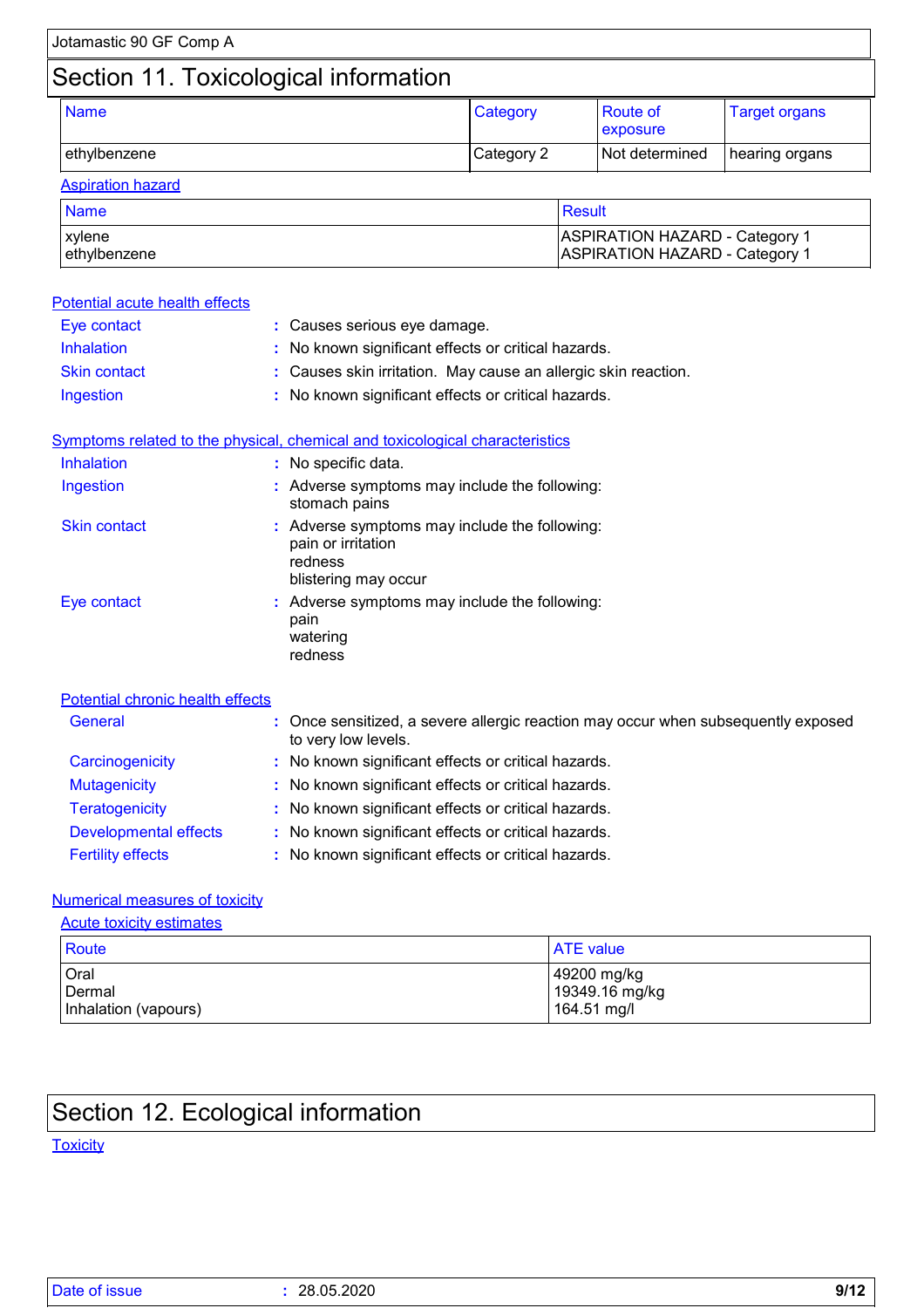### Section 12. Ecological information

| Product/ingredient name     | <b>Result</b>                      | <b>Species</b>             | <b>Exposure</b> |
|-----------------------------|------------------------------------|----------------------------|-----------------|
| epoxy resin (MW $\leq$ 700) | Acute EC50 1.4 mg/l                | Daphnia                    | 48 hours        |
|                             | Acute LC50 3.1 mg/l                | Fish - pimephales promelas | 96 hours        |
|                             | Chronic NOEC 0.3 mg/l              | Fish                       | 21 days         |
| 2-methylpropan-1-ol         | Chronic NOEC 4000 µg/l Fresh water | Daphnia - Daphnia magna    | 21 days         |
| ethylbenzene                | Acute EC50 7.2 mg/l                | Algae                      | 48 hours        |
|                             | Acute EC50 2.93 mg/l               | Daphnia                    | 48 hours        |
|                             | Acute LC50 4.2 mg/l                | Fish                       | 96 hours        |
| Phenol, styrenated          | Acute EC50 100 mg/l                | Algae                      | 72 hours        |
|                             | Acute EC50 54 mg/l                 | Daphnia                    | 48 hours        |
|                             | Acute LC50 25.8 mg/l               | Fish                       | 96 hours        |

#### **Persistence and degradability**

| <b>Product/ingredient name</b>                                            | Aquatic half-life | <b>Photolysis</b> | Biodegradability                                             |
|---------------------------------------------------------------------------|-------------------|-------------------|--------------------------------------------------------------|
| epoxy resin (MW $\leq 700$ )<br>xylene<br>benzyl alcohol<br>lethvlbenzene |                   |                   | Not readily<br><b>IReadily</b><br><b>IReadily</b><br>Readily |

#### Bioaccumulative potential

| Product/ingredient name     | LogP <sub>ow</sub> | <b>BCF</b>  | Potential |
|-----------------------------|--------------------|-------------|-----------|
| epoxy resin (MW $\leq$ 700) | 2.64 to 3.78       | .31         | low       |
| xylene                      | 3.12               | 8.1 to 25.9 | llow      |
| hydrocarbons,               | 3.627              |             | llow      |
| C9-unsaturated, polymerized |                    |             |           |
| 2-methylpropan-1-ol         |                    |             | llow      |
| benzyl alcohol              | 0.87               | < 100       | llow      |
| ethylbenzene                | 3.6                |             | llow      |
| Phenol, methylstyrenated    | 3.627              |             | llow      |

**Mobility in soil** 

Soil/water partition  $coefficient (K<sub>oc</sub>)$ 

**:** Not available.

Other adverse effects **:** No known significant effects or critical hazards.

### Section 13. Disposal considerations

| <b>Disposal methods</b> | : The generation of waste should be avoided or minimised wherever possible.            |
|-------------------------|----------------------------------------------------------------------------------------|
|                         | Disposal of this product, solutions and any by-products should at all times comply     |
|                         | with the requirements of environmental protection and waste disposal legislation       |
|                         | and any regional local authority requirements. Dispose of surplus and non-             |
|                         | recyclable products via a licensed waste disposal contractor. Waste should not be      |
|                         | disposed of untreated to the sewer unless fully compliant with the requirements of     |
|                         | all authorities with jurisdiction. Waste packaging should be recycled. Incineration or |
|                         | landfill should only be considered when recycling is not feasible. This material and   |
|                         | its container must be disposed of in a safe way. Care should be taken when             |
|                         | handling emptied containers that have not been cleaned or rinsed out. Empty            |
|                         | containers or liners may retain some product residues. Vapour from product             |
|                         | residues may create a highly flammable or explosive atmosphere inside the              |
|                         | container. Do not cut, weld or grind used containers unless they have been cleaned     |
|                         | thoroughly internally. Avoid dispersal of spilt material and runoff and contact with   |
|                         | soil, waterways, drains and sewers.                                                    |
|                         |                                                                                        |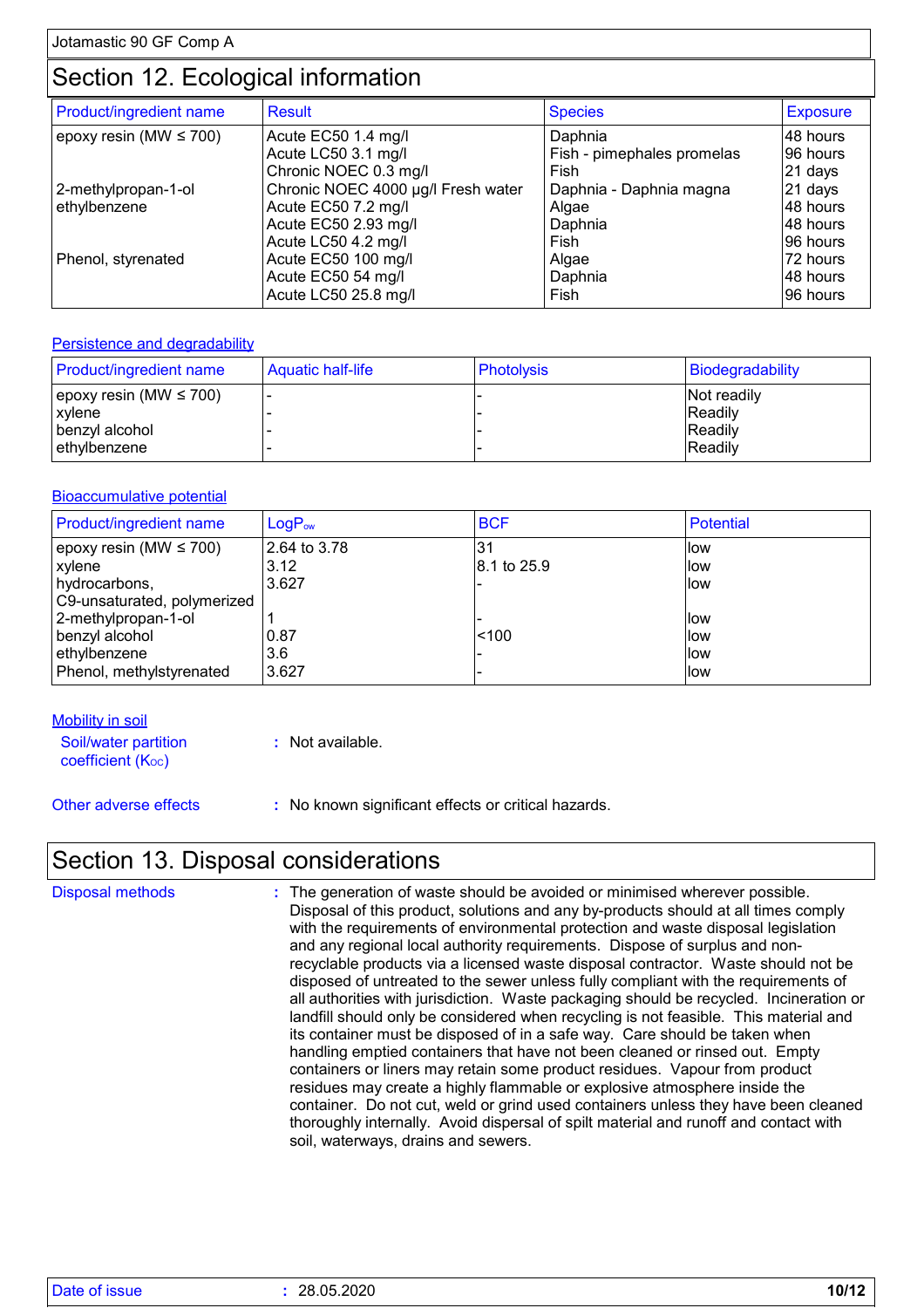### Section 14. Transport information

|                                        | <b>UN</b>                                                                                                                                                                                                                              | <b>IMDG</b>                                                                                                                                                                                                                     | <b>IATA</b>                                                                                                                                                                                                                     |
|----------------------------------------|----------------------------------------------------------------------------------------------------------------------------------------------------------------------------------------------------------------------------------------|---------------------------------------------------------------------------------------------------------------------------------------------------------------------------------------------------------------------------------|---------------------------------------------------------------------------------------------------------------------------------------------------------------------------------------------------------------------------------|
| <b>UN</b> number                       | <b>UN1263</b>                                                                                                                                                                                                                          | <b>UN1263</b>                                                                                                                                                                                                                   | <b>UN1263</b>                                                                                                                                                                                                                   |
| <b>UN proper shipping</b><br>name      | Paint                                                                                                                                                                                                                                  | Paint                                                                                                                                                                                                                           | Paint                                                                                                                                                                                                                           |
| <b>Transport hazard</b><br>class(es)   | 3                                                                                                                                                                                                                                      | 3                                                                                                                                                                                                                               | 3                                                                                                                                                                                                                               |
| <b>Packing group</b>                   | Ш                                                                                                                                                                                                                                      | Ш                                                                                                                                                                                                                               | Ш                                                                                                                                                                                                                               |
| Environmental<br>hazards               | No.                                                                                                                                                                                                                                    | No.                                                                                                                                                                                                                             | No.                                                                                                                                                                                                                             |
| <b>Special precautions</b><br>for user | <b>Transport within user's</b><br>premises: always transport in<br>closed containers that are<br>upright and secure. Ensure<br>that persons transporting the<br>product know what to do in<br>the event of an accident or<br>spillage. | Transport within user's<br>premises: always transport in<br>closed containers that are<br>upright and secure. Ensure<br>that persons transporting the<br>product know what to do in<br>the event of an accident or<br>spillage. | Transport within user's<br>premises: always transport<br>in closed containers that are<br>upright and secure. Ensure<br>that persons transporting the<br>product know what to do in<br>the event of an accident or<br>spillage. |
| <b>Additional</b><br>information       |                                                                                                                                                                                                                                        | <b>Emergency schedules F-E,</b><br>$S-E$                                                                                                                                                                                        |                                                                                                                                                                                                                                 |

| Transport in bulk according to<br>Annex II of Marpol and the<br><b>IBC Code</b> | : Not available.                                                                                                                    |
|---------------------------------------------------------------------------------|-------------------------------------------------------------------------------------------------------------------------------------|
| ADR / RID                                                                       | $:$ Tunnel restriction code: (D/E)<br>Hazard identification number: 30                                                              |
|                                                                                 | ADR/RID: Viscous substance. Not restricted, ref. chapter 2.2.3.1.5 (applicable to<br>receptacles $\leq$ 450 litre capacity).        |
| <b>IMDG</b>                                                                     | : IMDG: Viscous substance. Transport in accordance with paragraph 2.3.2.5<br>(applicable to receptacles $\leq$ 450 litre capacity). |
|                                                                                 |                                                                                                                                     |

### Section 15. Regulatory information

Hazardous Substance Act B.E. 2535 (1992)

**Type** 

Ingredient name **IVPE** Type Authority Conditions

No known specific national and/or regional regulations applicable to this product (including its ingredients).

### Section 16. Other information

| <b>History</b>                              |              |
|---------------------------------------------|--------------|
| Date of printing                            | : 28.05.2020 |
| Date of issue/Date of revision : 28.05.2020 |              |
| Date of previous issue                      | : 20.05.2019 |
| <b>Version</b>                              | : 1.11       |

|  | Date of issue |  |
|--|---------------|--|
|  |               |  |